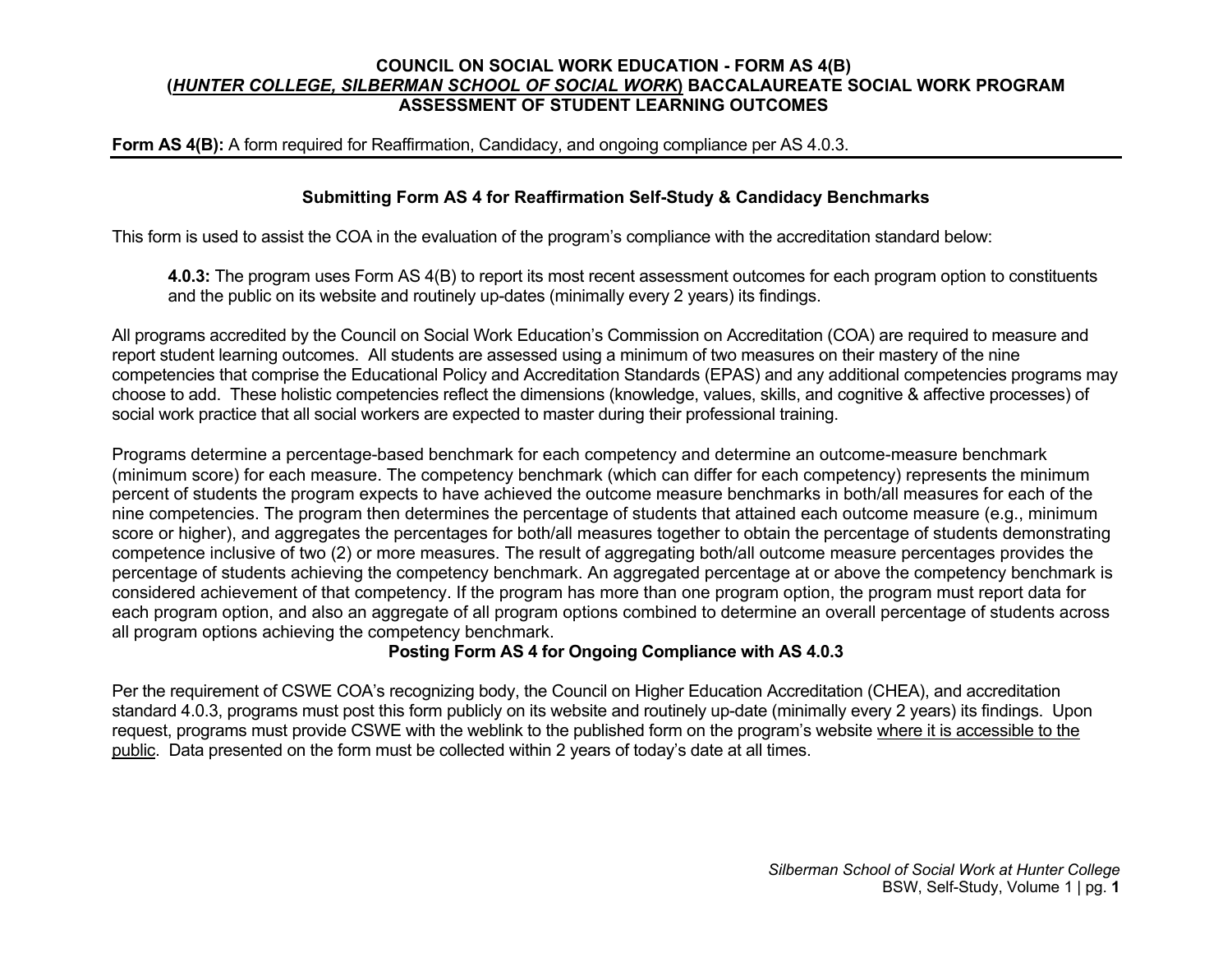## **Summary of the Program's Assessment Plan | Generalist Practice**

All students are assessed using three measures on their mastery of the nine competencies that comprise the Educational Policy and Accreditation Standards of the Council on Social Work Education. A summary of the program's competency-based assessment plan is provided below.

| Assessment Measure #1: (I SENIOR FIELD PERFORMANCE EVALUATION)                            |                                           |  |
|-------------------------------------------------------------------------------------------|-------------------------------------------|--|
| Dimension(s) assessed:                                                                    | Skills; Knowledge; Values; and Cognitive  |  |
|                                                                                           | & Affective Processes                     |  |
| When/where students are assessed:                                                         | At the end of the spring semester in the  |  |
|                                                                                           | student's senior year in the program      |  |
| Who assessed student competence:                                                          | <b>Field Instructors</b>                  |  |
| Outcome Measure Benchmark (minimum score indicative of achievement) for Competencies 1-9: | 3 out of 5                                |  |
| Competency Benchmark (percent of students the program expects to have achieved the        | 85%                                       |  |
| minimum scores, inclusive of all measures) for Competencies 1-9:                          |                                           |  |
| <b>Assessment Measure #2: (BSW PORTFOLIO PRESENTATION RUBRIC)</b>                         |                                           |  |
| Dimension(s) assessed:                                                                    | Knowledge; Values; and Cognitive &        |  |
|                                                                                           | <b>Affective Processes</b>                |  |
| When/where students are assessed:                                                         | At the end of the spring semester in the  |  |
|                                                                                           | student's senior year in the program.     |  |
|                                                                                           | Students are assessed in the Integrative  |  |
|                                                                                           | Seminar II Course                         |  |
| Who assessed student competence:                                                          | Integrative Seminar II Course Instructors |  |
| Outcome Measure Benchmark (minimum score indicative of achievement) for Competencies 1-9: | 3 out of 5                                |  |
| Competency Benchmark (percent of students the program expects to have achieved the        | 85%                                       |  |
| minimum scores, inclusive of all measures) for Competencies 1-9:                          |                                           |  |
| Assessment Measure #3: (SIGNATURE ASSIGNMENTS RUBRIC)                                     |                                           |  |
| Dimension(s) assessed:                                                                    | Skills; Knowledge; Values; and Cognitive  |  |
|                                                                                           | & Affective Processes                     |  |
| When/where students are assessed:                                                         | Incrementally, throughout the student's   |  |
|                                                                                           | two years in the BSW program in all       |  |
|                                                                                           | required courses except the Introduction  |  |
|                                                                                           | to SW course                              |  |
| Who assessed student competence:                                                          | Instructors in eight courses              |  |
| Outcome Measure Benchmark (minimum score indicative of achievement) for Competencies 1-9: | 3 out of 5                                |  |
| Competency Benchmark (percent of students the program expects to have achieved the        | 85%                                       |  |
| minimum scores, inclusive of all measures) for Competencies 1-9:                          |                                           |  |